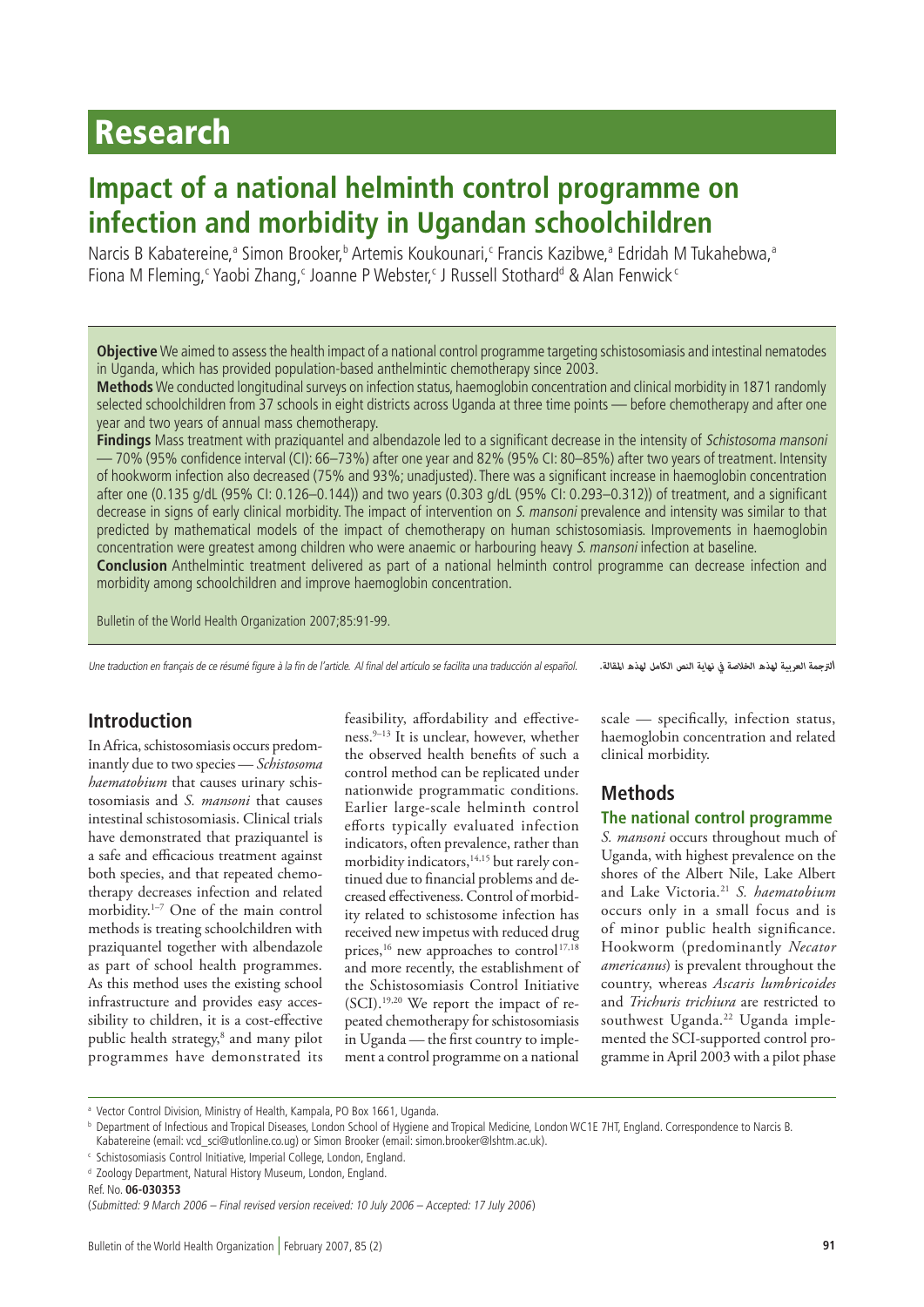covering > 400 000 schoolchildren and community members (i.e. adults and school-aged children).<sup>23</sup> Initially working in one sub-county in each of the 18 most affected districts, the programme expanded to cover 0.53 million schoolchildren and 0.7 million community members in 23 districts in 2004, and 1.56 million schoolchildren and 1.43 million community members in 2005. In schools, the programme provides mass treatment with praziquantel and albendazole to all children by schoolteachers. Community drug distributors provide treatment to all individuals above 94 cm in height within targeted communities. The annual mass treatment campaign is carried out between April and July every year.

### **Study design**

We conducted three annual longitudinal surveys in a randomly selected sample of children aged 6–14 years from 37 schools in eight districts following annual mass treatment. The districts were selected to represent different transmission settings: Arua, Moyo and Nebbi, along the Albert Nile; Hoima and Masindi along Lake Albert; and Bugiri, Busia and Mayuge along Lake Victoria. Within each district, schools were stratified according to *S. mansoni* infection prevalence: two with high prevalence  $(\geq 50\%)$ , two with medium prevalence (10–49%) and one with low prevalence (< 10%). In each school, 30 children (15 males and 15 females) were randomly selected from four age groups: six, seven, eight and eleven years, yielding 120 children. Twelve and 24 months later, we re-visited the schools and re-examined the same children if they could be traced. We undertook evaluation surveys every year during February–March in the Lake Victoria area, March–April in Lake Albert area, and October–November in the Albert Nile.

We obtained ethical clearance for our study from the Uganda National Council of Science and Technology and the Ethics Committee of Imperial College, London. We held meetings with the teachers and parents to explain the purpose of the study and obtained informed parental consent before commencing the study. We also obtained assent from the children before samples were collected.

### **Procedures**

We examined faecal samples from each child by the Kato-Katz method.

Haemoglobin (Hb) concentration was estimated to an accuracy of 1 g/dL using a portable haemoglobinometer (Hemocue Ltd, Sheffield, England). Clinical examination consisted of liver and spleen palpation whilst children were in a supine position. We assessed liver and spleen changes by measuring the extensions below the rib cage along the right mid-clavicular line (MCL) and mid-sternal line (MSL) for the liver, and the extension below the rib cage along the left mid-clavicular and mid-axillary lines (MAL) for the spleen. The firmness of each palpable organ was recorded as normal, soft, firm or hard. Experienced technicians conducted ultrasound measurements using a portable ultrasound machine (Aloca® Sonocamera SSD 500) on children in Hoima and Mayuge districts only. We involved the same technicians in each survey to minimize inter-observer variation. We classified liver patterns on the basis of parenchymal fibrosis or other parenchymal pattern according to the World Heath Organization's (WHO) protocol (Niamey-Belo Horizonte).<sup>24</sup> The following ultrasound measurements were made: the size of the left liver lobe was measured in the longitudinal parasternal line (PSL); portal vein diameters (PVD) were measured midway between the entrance of the portal hepatic and its bifurcation inside the liver. Following the WHO protocol, measurements of organ size and vein diameter were height-adjusted, using standard reference measurements for healthy members of the same population group. We assumed that if the PSL height-adjusted value exceeded 2 or 4 standard deviations (SD) in relation to the reference measurement the liver was considered enlarged or much enlarged. If the PVD height-adjusted value exceeded 2 or 4 SD, it indicated portal vein dilatation or marked dilatation.

### **Data analysis**

We analysed the differences between dropouts and children successfully followed up using the Kruskall-Wallis test for means and a  $\chi^2$  test for proportions using SAS V8 (SAS Institute Inc., Cary, NC, USA).

We investigated the impact of treatment on health outcomes using multivariate analysis. The analyses sought to overcome the presence of correlated data structures, whereby individual observations are nested within units and superunits that make it likely that individual

observations are not independent.25 In our study this involved children within schools and repeated measurements as data refer to baseline and two years of follow-up. To overcome this problem we performed a multi-level analysis that accounted for the interdependence of observations and partitioned the total variance into different components of variation due to cluster levels in the data,<sup>26</sup> using Mlwin (Multilevel Models Project, Institute of Education, London).

We used linear multi-level models to analyse changes in Hb levels among children in relation to their *S. mansoni* and/or hookworm infection intensity category (at follow-up there were very few children heavily infected with hookworm and therefore the convergence of the fitting algorithm in some of the models required pooling heavy and moderate hookworm intensities into one category), by adjusting for age, sex and anaemia status. Haemoglobin at baseline and every year following treatment was modelled through 3-level models, where level-1 represented the three time points, level-2 the children and level- $3$  the schools. To take into account the longitudinal data structure, we included two dummy variables corresponding to the second and third years of the study as covariates in the model with the baseline as the reference category. Changes in Hb in relation to their baseline *S. mansoni* and/or hookworm infection intensity category and anaemia status from baseline to second year follow up were modelled through 2-level (children and schools) hierarchical models. Anaemia status was also included in the explanatory part of the model to examine increases in Hb in anaemic and non-anaemic subjects.<sup>27</sup> Models were fitted using maximum likelihood methods using "iterative generalized least squares". Since the negative binomial distribution is a good empirical approximation of egg counts,<sup>28</sup> we attempted initially to fit a 3-level negative binomial model to evaluate factors that affected *S. mansoni* egg counts and to quantify changes over time. However, we encountered numerical problems during estimation and therefore fitted a 3-level "normal model" on the logarithmically transformed *S. mansoni* egg counts  $(ln( $\chi$ +1))$ , using, due to its stochastic nature, a Markov chain Monte Carlo (MCMC) procedure.<sup>26</sup>

We performed Wald tests to ascertain the statistical significance of the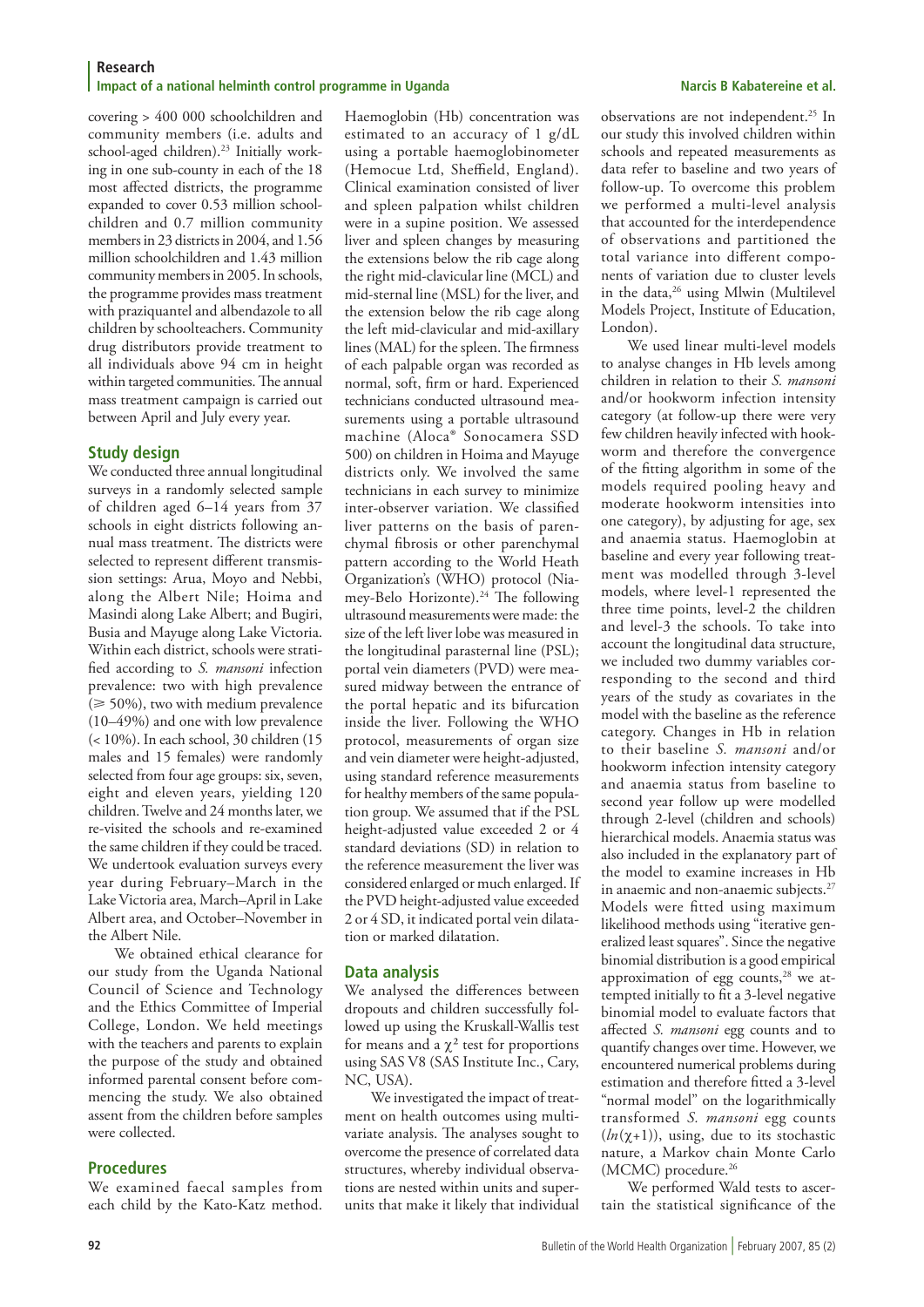Table 2. **Health characteristics of Ugandan schoolchildren successfully followed up for two years (2003–05) and monitored as part of an evaluation of a national schistosomiasis control programme**

|                                             |                   | 2003                     | 2004                | 2005              |
|---------------------------------------------|-------------------|--------------------------|---------------------|-------------------|
| Parasitology ( $n = 1704$ )                 |                   |                          |                     |                   |
| % infected with Schistosoma mansoni         |                   | 42.4 $(40.0 - 44.7)^{a}$ | 26.8 (24.7-28.9)    | $17.9(16.1-19.7)$ |
| % infected with hookworm                    |                   | $50.9(48.6 - 53.3)$      | 24.1 (22.1-26.2)    | $10.7(9.3-12.2)$  |
| % infected with Ascaris lumbricoides        |                   | $2.8(2.0-3.6)$           | $1.6(1.0-2.3)$      | $0.6(0.3-1.0)$    |
| % infected with Trichuris trichiura         |                   | $2.2(1.5-2.9)$           | $2.5(1.7-3.2)$      | $1.6(1.0-2.2)$    |
| Mean S. mansoni intensity (epq)             |                   | 219.6 (191.8-247.4)      | 73.3 (58.6-88.0)    | 37.4 (27.4-47.5)  |
| Mean hookworm intensity (epq)               |                   | 309.4 (232.4-386.3)      | 76.8 (62.9-90.7)    | 21.9 (13.7-30.1)  |
| Haematology ( $n = 1852$ )                  |                   |                          |                     |                   |
| Mean haemoglobin (g/dL)                     |                   | $11.4(11.3-11.5)$        | $11.7(11.6 - 11.7)$ | 12.0 (11.9-12.1)  |
| % anaemic                                   |                   | 51.6 (49.3-53.8)         | 45.5 (43.3-47.8)    | 36.2 (34.0-38.4)  |
| <b>Ultrasound examination</b> ( $n = 180$ ) |                   |                          |                     |                   |
| % with liver grading B                      |                   | 39.4 (32.3-46.6)         | $9.4(5.2 - 13.7)$   | $1.7(0.0 - 3.5)$  |
| % with PVD score 0: 'normal'                |                   | 82.2 (76.6-87.8)         | 98.0 (95.6-99.9)    | 96.7 (94.0-99.3)  |
| % with PVD score 4: 'dilatation'            |                   | $17.8(12.2 - 23.4)$      | $2.2(0.1-4.4)$      | $3.3(0.7-6.0)$    |
| % with PSL score 0: not enlarged            |                   | 45.6 (38.3 - 52.8)       | 40.0 (32.8-47.2)    | 47.2 (39.9-54.5)  |
| % with PSL score 1: enlarged                |                   | 41.7 (34.5–48.9)         | 48.3 (41.0-55.6)    | 40.0 (32.8-47.2)  |
| % with PSL score 2: much enlarged           |                   | $12.8(7.9-17.7)$         | $11.7(7.0-16.4)$    | $12.8(7.9-17.7)$  |
| <b>Clinical examination</b> ( $n = 368$ )   |                   |                          |                     |                   |
| Liver                                       |                   |                          |                     |                   |
| Median (range) in cm                        | <b>MSL</b>        | $0.0(0-12)$              | $0.0(0-14)$         | $0.0(0-14)$       |
|                                             | <b>MCL</b>        | $2.0(0-5)$               | $2.0(0-5)$          | $0.0(0-6)$        |
| Consistency                                 | % normal          | $16.1(12.4-19.9)$        | 70.5 (65.8-75.2)    | 73.7 (69.3-78.3)  |
|                                             | % soft            | $20.5(16.4 - 24.6)$      | 26.2 (21.7-30.7)    | 25.4 (20.9-29.9)  |
|                                             | $%$ firm          | $62.5(57.6 - 67.5)$      | $3.2(1.5-5.1)$      | $0.8(0.0-1.7)$    |
|                                             | % hard            | $0.8(0.0-1.7)$           | 0.0                 | 0.0               |
| Tender %                                    |                   | $2.0(0.5 - 3.4)$         | $1.1(0.0-2.2)$      | 0.0               |
| Spleen                                      |                   |                          |                     |                   |
| Median (range) in cm                        | MCL ( $n = 368$ ) | $3.0(0-10)$              | $0.0(0-11)$         | $0.0(0-10)$       |
|                                             | MAL $(n = 367)$   | $0.0(0-5)$               | $0.0(0-6)$          | $0.0(0-5)$        |
| Consistency                                 | % normal          | 26.1 (21.6-30.6)         | 63.3 (58.4-68.2)    |                   |
|                                             | % soft            | $12.2(8.9-15.6)$         | 22.6 (18.3-26.8)    |                   |
|                                             | % firm            | 58.4 (53.4–63.5)         | 14.1 (10.6-17.7)    |                   |
|                                             | % hard            | $3.2(1.5-5.1)$           | 0.0                 |                   |

epg, eggs per gram faeces; MAL, mid-axillary lines; MCL, mid-clavicular line; MSL, mid-sternal line; PVD, portal vein diameters; PSL, parasternal line. a 95% confidence intervals in parentheses.

fixed effects (i.e. those coefficients in the model which are treated as fixed values, such as age, sex). For the random effects, we performed likelihood ratio tests for the Hb models and the MCMC Deviance Information Criterion for the egg counts models. All models presented are random intercept models with multiple independent variables.

# **Mathematical models of expected impact**

Within programme districts, we could not implement the programme on a school-by-school basis. This was because, following discussions with national and district stakeholders, it was felt that having non-intervention schools would not bear relevance to the

operational reality of a national control programme. Consequently, it was not possible to have a control population that did not receive treatment. We therefore compared observed epidemiological changes in infection and disease and quantitative predictions arising from mathematical models,<sup>29,30</sup> which predicted the impact of chemotherapy. The models, which were implemented using the EPISCHISTO software tool,<sup>31</sup> were successfully validated against data for *S. mansoni* in Kenya<sup>29</sup> and can reliably predict the impact of intervention using data aggregated by district.<sup>32</sup> Preintervention survey data on initial mean egg count, M, and estimated negative binomial aggregation parameter, *k*, were used as input data in the model predic-

tions. We assumed that all children aged 5–15 years were treated and drug efficacy was 95%.<sup>2</sup> The model predicts the mean egg count and prevalence of infection for children aged 5–16 years.

# **Findings**

We enrolled 4351 children from 37 schools, of which 2815 (64.7%) were traced and treated at one year follow-up and 1871 (43.0%) at two year followup. The baseline characteristics did not differ significantly among those included in the evaluation one-year post treatment and those lost to follow-up (see Table 1, available at http://www.who.int). However, we found the prevalence and mean intensity of *S. mansoni* to be sig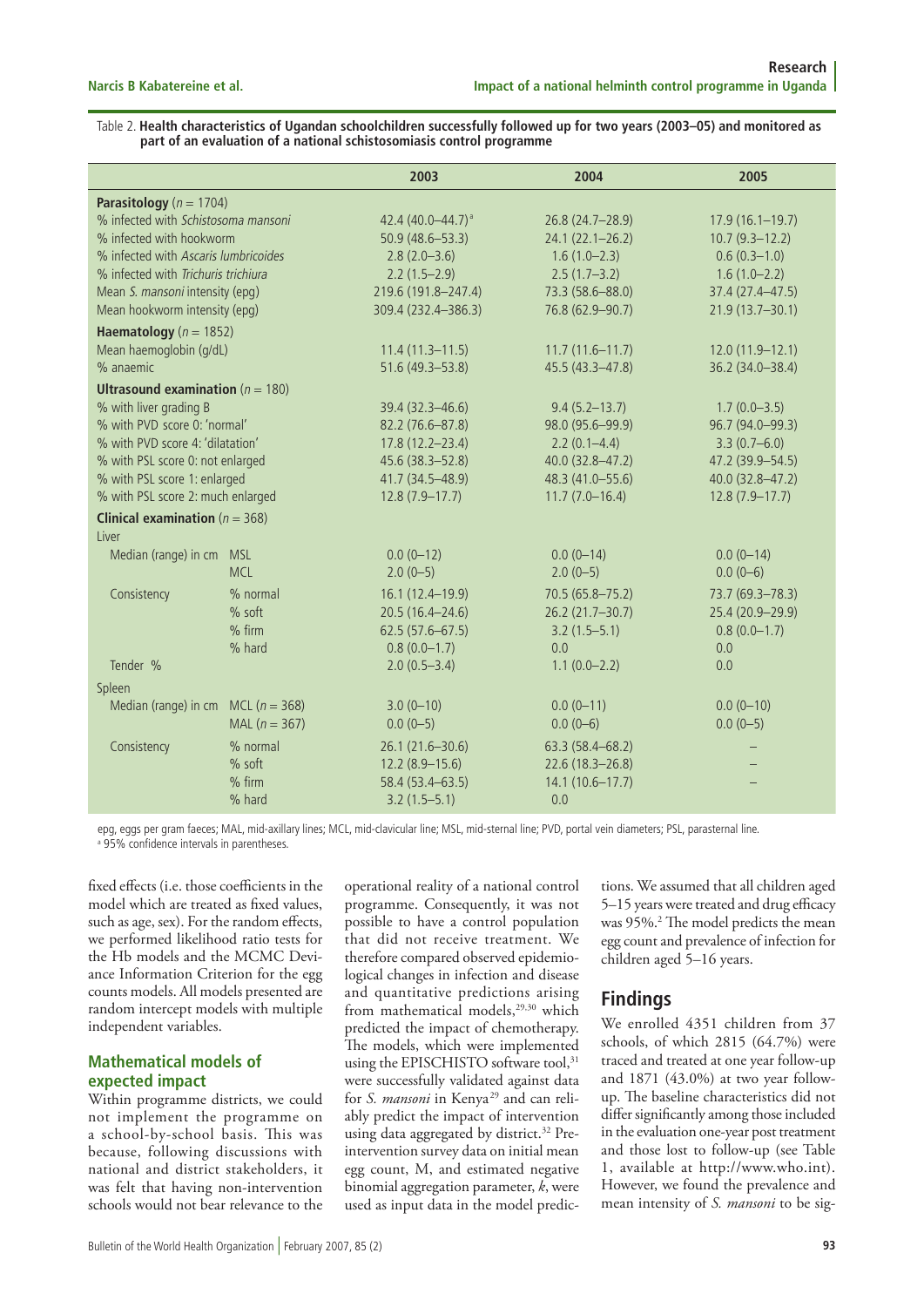**Research Impact of a national helminth control programme in Uganda National State Accepts Accept Accepts Narcis B Kabatereine et al. Impact of a national helminth control programme in Uganda** 

nificantly higher among those children who were lost to follow-up compared to those successfully followed up two years post treatment.

# **Prevalence and intensity of infection**

The health indicators of children surveyed (Table 2) showed that initial prevalence and intensity of *S. mansoni* infection (in 2003) among those followed up for two years was 42.4% and 219.6 eggs per gram faeces (epg), respectively. In 2005, following two rounds of annual treatment, the prevalence and intensity of infection was 17.9% and 37.4 epg, respectively. The function of negative binomial aggregation parameter to mean worm burden was estimated as *k* = 0.0278 + 0.0003. Overall, the mathematical model predicted the changes in the prevalence of infection and mean egg count within the confidence intervals of the observed data, indicating a close correspondence between the observed changes and the expected impact of intervention (Fig. 1) Overall, the prevalence and intensity of hookworm infections decreased from 50.9% and 309.4 epg to 10.7% and 37.4 epg (Table 2). At baseline, the prevalence of *A. lumbricoides* and *T. trichiura* was 2.8% and 2.2%, which decreased to 0.6% and 1.6%, respectively after two years.

The results of the multi-level "normal model" of the change in *S. mansoni* egg counts two years post treatment as well as differences in *S. mansoni* egg counts between different groups of children at baseline (Table 3) showed an overall significant decrease in the *S. mansoni* egg counts by 70% and 82%, one and two years post treatment, respectively (*P* < 0.001). At baseline, children aged six, seven and eight years had significantly lower *S. mansoni* egg counts compared to those that were  $\geq 11$  years old after adjusting for sex and anaemia status. Our analysis also showed that anaemic children at baseline had significantly 15% more *S. mansoni* egg counts than non-anaemic children; the betweenschool variation in *S. mansoni* egg counts was wider than that of between children within schools.

### **Haemoglobin concentration**

A significant increase in haemoglobin (Hb)  $(11.4 \text{ to } 12.0 \text{ g/dL})$  and a significant decrease in the prevalence of anaemia (51.6 to 36.2%) were observed from



Fig. 1. **Comparisons of observed changes in (a) prevalence of Schistosoma mansoni**

a epg, eggs per gram faeces

Figures show expected changes based on predictions arising from a deterministic mathematical model of the expected impact of school-based chemotherapy.

Diamonds show the observed values and solid lines show the model prediction. Errors bars indicate 95% confidence intervals.

2003 to 2005 (Table 2). The 3-level linear multi-level model of changes in Hb concentration suggests that there was an overall significant increase of 0.135 g/dL in Hb concentration after one treatment and of 0.303 g/dL after two treatments (Table 4). Our analysis also showed that children moderately infected with *S. mansoni* had significantly lower Hb (–0.169 g/dL) compared to uninfected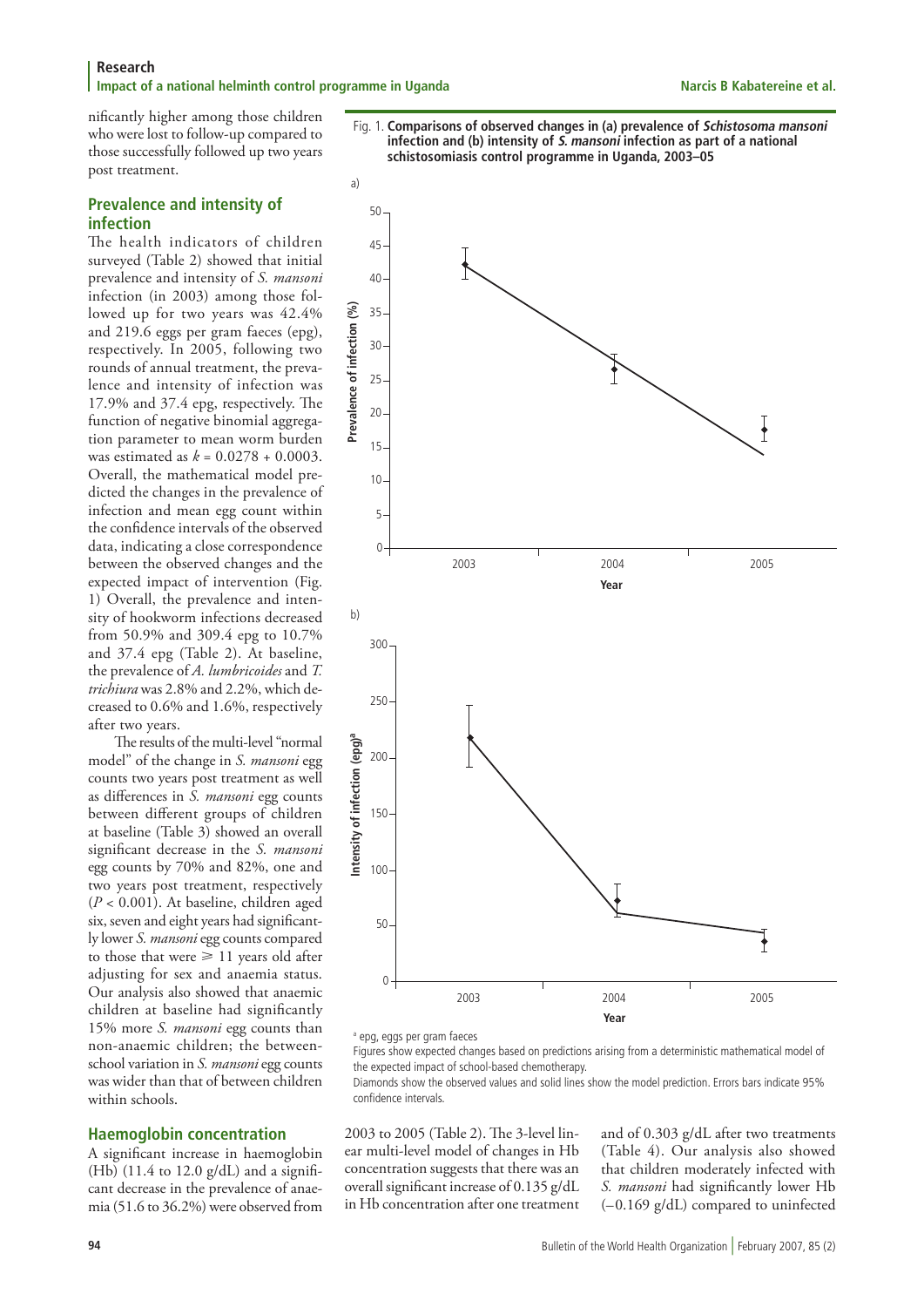children at baseline, while heavily infected children had significantly further lower Hb (–0.328 g/dL). Children with moderate or heavy hookworm infection at baseline had significantly lower Hb (–0.493 g/dL) than those uninfected after adjusting for *S. mansoni* intensity, age, sex and anaemia status. We found that while the random effects variance components indicated much of the variance being between children within a school, there was also statistically significant variance between schools. Of the total variability in Hb, 31.6% occurred between children within a school and 5.6% occurred across schools.

The 2-level linear multilevel model of changes in Hb during 2003–05 indicated that this change varied significantly only as a function of baseline heavy *S. mansoni* infection and baseline anaemia status (Table 5). For children heavily infected with *S. mansoni* at baseline, Hb increased by 0.25 g/dL compared to those uninfected with *S. mansoni* at baseline. Additionally, for anaemic children compared to the non-anaemic Hb increased by 1.20 g/dL.

# **Clinical and ultrasound measurements**

We had complete longitudinal clinical examination data for 368 children, aged 6–13 years and complete longitudinal ultrasound data for 180 children, aged 8–13 years. The percentage of children with a firm liver significantly decreased from 62.5% in 2003 to 3.2% in 2004 and 0.8% in 2005 (Table 2). While three (0.8%) children had a hard liver in 2003, by 2004 none had a hard liver. The prevalence of hardened spleens decreased from 3.2% in 2003 to none in 2004; the prevalence of firm spleens also significantly decreased over time. At baseline, 39.4% of children had liver pattern B (early suggestive changes) that significantly decreased to 9.4% in 2004 and 1.7% in 2005 (Table 2). No schoolchild had patterns C to F (indicative of fibrosis). We recorded a dilated portal vein in 17.8% children in 2003, 2.2% in 2004 and 3.3% in 2005. No schoolchild had marked dilation in any of the surveys.

# **Discussion**

Our results showed that praziquantel and albendazole can have a significant impact on infection and associated morbidity when delivered as part of a large-scale control programme. Mass

#### Table 3. **Estimates from 3-level normal hierarchical model for log transformed Schistosoma mansoni egg counts before and after treatment among 1682 Ugandan schoolchildren, 2003–05**

|                                                                  | <b>Parameter</b> | Coefficient (95% Cls)          | P values |
|------------------------------------------------------------------|------------------|--------------------------------|----------|
| Sex <sup>a</sup>                                                 |                  |                                |          |
| Female                                                           | $\gamma_{01}$    | $-11\%$ ( $-21\%$ to 0%)       | 0.049    |
| Age at baseline <sup>b</sup>                                     |                  |                                |          |
| 9 years old                                                      | $\gamma_{02}$    | $-6.5\%$ (-20% to 9%)          | 0.387    |
| 8 years old                                                      | $\gamma_{03}$    | $-21\%$ (-31% to -9%)          | < 0.001  |
| 7 years old                                                      | $\gamma_{04}$    | $-31\%$ (-42% to -18%)         | < 0.001  |
| 6 years old                                                      | $\gamma_{05}$    | $-62\%$ (-70% to -50%)         | < 0.001  |
| Effect of follow-up (relative to<br>baseline)                    |                  |                                |          |
| Follow-up year 1                                                 | $\gamma_{06}$    | $-70\%$ ( $-73\%$ to $-66\%$ ) | < 0.001  |
| Follow-up year 2                                                 | $\gamma_{07}$    | $-82\%$ ( $-85\%$ to $-80\%$ ) | < 0.001  |
| Anaemia status at baseline <sup>c</sup>                          |                  |                                |          |
| Anaemic                                                          | $\gamma_{08}$    | 15% (4% to 28%)                | 0.008    |
| Random effects <sup>d</sup>                                      |                  | Variance components (SE)       |          |
| Level-3 (between schools) variance<br>$\sigma_v^2 = Var(v_{0k})$ |                  | 0.468(0.123)                   |          |
| Level-2 (between children within a<br>school) variance           |                  |                                |          |
| $\sigma_u^2 = Var(u_{0jk})$                                      |                  | 0.100(0.011)                   |          |
| Level-1 (measurement occasions<br>within a child) variance       |                  |                                |          |
| $\sigma_{\varepsilon}^2 = Var(\varepsilon_{0ijk})$               |                  | 0.516(0.013)                   |          |
| Deviance                                                         |                  | 10980.13                       |          |

CI, confidence interval; SE, standard error.

<sup>a</sup> Reference category: male.

 $b$  Reference category:  $\geq 11$  years old.

<sup>c</sup> Reference category non-anaemic children.

<sup>d</sup> Random effects variance components refer to log Schistosoma mansoni egg counts.

treatment led to a decrease in the prevalence and intensity of *S. mansoni* and hookworm infections, a significant increase in Hb and a decrease in clinical morbidity. Children who were anaemic or harbouring heavy *S. mansoni* infection at baseline recorded the maximum increase in Hb concentration.

# **Limitations and plausibility**

Cluster-randomized trials are the accepted gold standard for the evaluation of health interventions delivered at the community level.<sup>33,34</sup> However, we could not study control cohorts of children because a randomized controlled design, i.e. a probability design,<sup>35</sup> probably would not bear relevance to the operational reality of the national programme and would be politically difficult to implement and ethically inappropriate.14 Therefore, chance and bias could perhaps contribute to the differences observed compared to randomized controlled trials. Potential biases included

the influence of unobserved potential confounders, many which are difficult to measure such as duration of residence.36 An important unmeasured confounder could be secular changes in the exposure to, as well as potential treatment of, malaria infections, which influence both Hb and splenomegaly.<sup>5</sup> However, our study presented plausible evidence of the impact of the intervention since we observed significant changes in infection and morbidity in randomly sampled children in 37 schools across different transmission settings in the country, after adjusting estimates for age and sex differences and potentially confounding variables. Additionally, there was a close agreement between the observed impact and mathematical model predictions of programme effectiveness. Thus, our analyses provided further validation of the models and showed that the observed impact is similar to that expected on the basis of the known population dynamics of infection and disease as well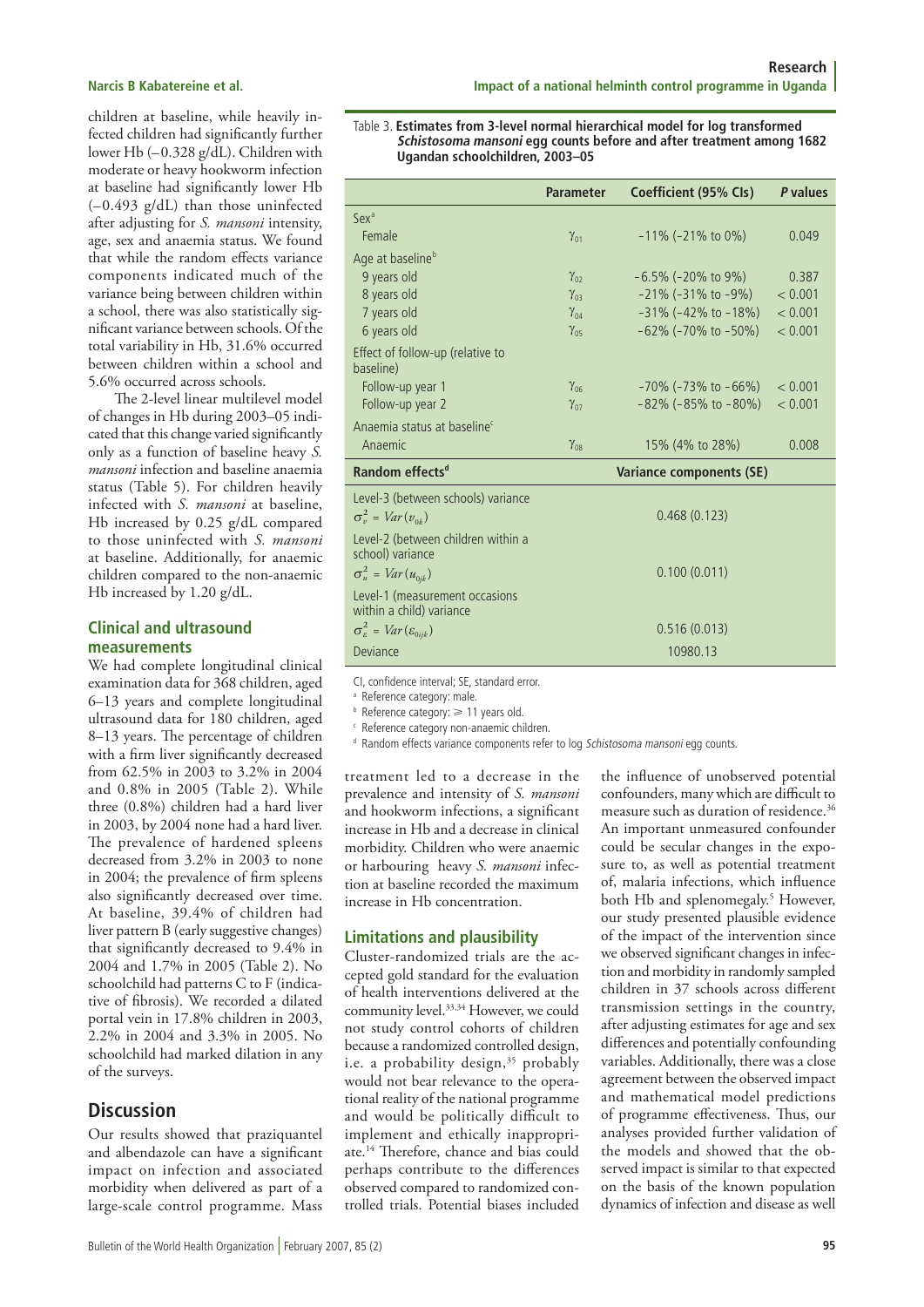as the well-established therapeutic efficacy and health benefits of praziquantel and albendazole.29,37 That our observed changes were indeed actual and significant is further strengthened by two key observations — first, both the intensity of infection and the rates of anaemia and clinical morbidity decreased after drug treatment; and second, our multi-level analysis indicated that the increase in Hb was highest among children who harboured heavy *S. mansoni* infection at baseline. We believe that as countrywide delivery of interventions with known health benefits are progressively being implemented, it may be increasingly difficult to include control groups in programme evaluation. Such a situation inevitably however, lessens the plausibility of any statement attributing a health impact of the intervention. Clearly there is a trade-off between what is scientifically desirable and what is politically realistic.

# **Impact on anaemia**

Our evaluation provided evidence that the programme increased Hb in schoolchildren. Among school-aged children living in sub-Saharan Africa, several parasites contribute to anaemia — while predominately due to hookworm infection, it may be caused by schistosome and *Plasmodium falciparum* infection.38– 41 Hookworm and schistosomes cause iron deficiency anaemia due to intestinal blood loss 38,39 or chronic infection anemia due to chronic immune activation or inflammatory cytokine disturbances. Though malaria decreases Hb concentration through a number of mechanisms, it occurs principally by the destruction of parasitized and non-parasitized red cells and dyserythropoiesis.41 Most studies in school-aged children have typically found that hookworm contributes more to anaemia than schistosomiasis or malaria 42,43 and we suggest that the increase in Hb in our study is most likely related to the decrease in the prevalence and intensity of either hookworm or both hookworm and schistosome infections. Since both praziquantel and albendazole were delivered as part of the same health package we could not separate the relative contribution of either drug to the observed increase in Hb. However, recent experience of a school health programme in Tanzania demonstrated that deworming with albendazole and praziquantel decreased the prevalence

Table 4. **Estimates from 3-level hierarchical model for haemoglobin concentration before and after treatment among 1789 Ugandan schoolchildren, 2003–05**

|                                                                    | <b>Parameter</b>        | <b>Coefficient (SE)</b>               | P values |
|--------------------------------------------------------------------|-------------------------|---------------------------------------|----------|
| Intercept                                                          | $\gamma_{00}$           | 11.814 (0.084)                        | < 0.001  |
| Intensity of Schistosoma mansoni                                   |                         |                                       |          |
| infection at baseline <sup>a</sup>                                 |                         |                                       |          |
| Light                                                              | $\gamma_{01}$           | $-0.081(0.051)$                       | 0.113    |
| Moderate                                                           | $\gamma_{02}$           | $-0.169(0.068)$                       | 0.013    |
| Heavy                                                              | $\gamma_{02}$           | $-0.328(0.075)$                       | < 0.001  |
| Intensity of hookworm infection at<br><b>haseline</b> <sup>a</sup> |                         |                                       |          |
| Light                                                              | $\gamma_{04}$           | 0.014(0.040)                          | 0.117    |
| Moderate/Heavy                                                     | $\gamma_{05}$           | $-0.493(0.157)$                       | 0.002    |
| Sexb                                                               |                         |                                       |          |
| Female                                                             | $\gamma_{06}$           | 0.066(0.045)                          | 0.144    |
| Age at baseline <sup>d</sup>                                       |                         |                                       |          |
| 9 years old                                                        | $\gamma_{07}$           | $-0.209(0.051)$                       | < 0.001  |
| 8 years old                                                        | $\gamma_{08}$           | $-0.316(0.048)$                       | < 0.001  |
| 7 years old                                                        | $\gamma_{\alpha\alpha}$ | $-0.563(0.062)$                       | < 0.001  |
| 6 years old                                                        | $\gamma_{10}$           | $-0.608(0.082)$                       | < 0.001  |
| Effect of follow-up (relative to<br>baseline)                      |                         |                                       |          |
| Follow-up year 1                                                   | $\gamma_{11}$           | 0.135(0.044)                          | 0.002    |
| Follow-up year 2                                                   | $\gamma_{12}$           | 0.303(0.051)                          | < 0.001  |
| <b>Random effects</b>                                              |                         | Variance components <sup>e</sup> (SE) |          |
| Level-3 (between schools) variance                                 |                         |                                       |          |
| $\sigma_v^2 = Var(v_{0k})$                                         |                         | 0.097(0.028)                          |          |
| Level-2 (between children within a<br>school) variance             |                         |                                       |          |
| $\sigma_u^2 = Var(u_{0ik})$                                        |                         | 0.539(0.031)                          |          |
| Level-1 (measurement occasions                                     |                         |                                       |          |
| within a child) variance                                           |                         | 1.069(0.025)                          |          |
| $\sigma_{\varepsilon}^2 = Var(\varepsilon_{0ijk})$                 |                         |                                       |          |
| Deviance                                                           |                         | 17314.6                               |          |

SE, standard error.

<sup>a</sup> Reference category: uninfected.

**b** Reference category: male.

<sup>c</sup> Reference category:  $\geq 11$  years old.<br><sup>d</sup> The total variance is 1.705, the sum of the three variance components [Var(v<sub>0k</sub>), Var(u<sub>0ik</sub>) and Var( $\epsilon_{0ijk}$ ). Of the total variance, 0.097/1.705=5.6 percent is situated at the school level while 0.539/1.705=31.61% is situated at the children level.

of anaemia and moderate-severe anaemia by 26% and 47%, respectively, 15 months after treatment.<sup>12</sup>

# **Clinical morbidity**

We did not observe periportal fibrosis among schoolchildren, which was not surprising since studies indicated a time lag of 5–10 years between peak intensity of infection and the occurrence of fibrosis, with greatest prevalence among adults.7,36 However, 39.4% of children had liver pattern B, indicative of early signs of morbidity. Following treatment, the prevalence of liver pattern B

decreased significantly. These findings are in accordance with previous studies among schoolchildren which showed marked reversal in periportal fibrosis,<sup>6,44</sup> and marked and prolonged decrease in the prevalence of splenomegaly and hepatomegaly.45,46 These reports together with our findings suggests that limiting the effects of infection at an early age can decrease early disease and possibly prevent permanent liver damage. Given our study design, however, other confounding factors, such as malaria and chronic hepatitis B, cannot be completely excluded.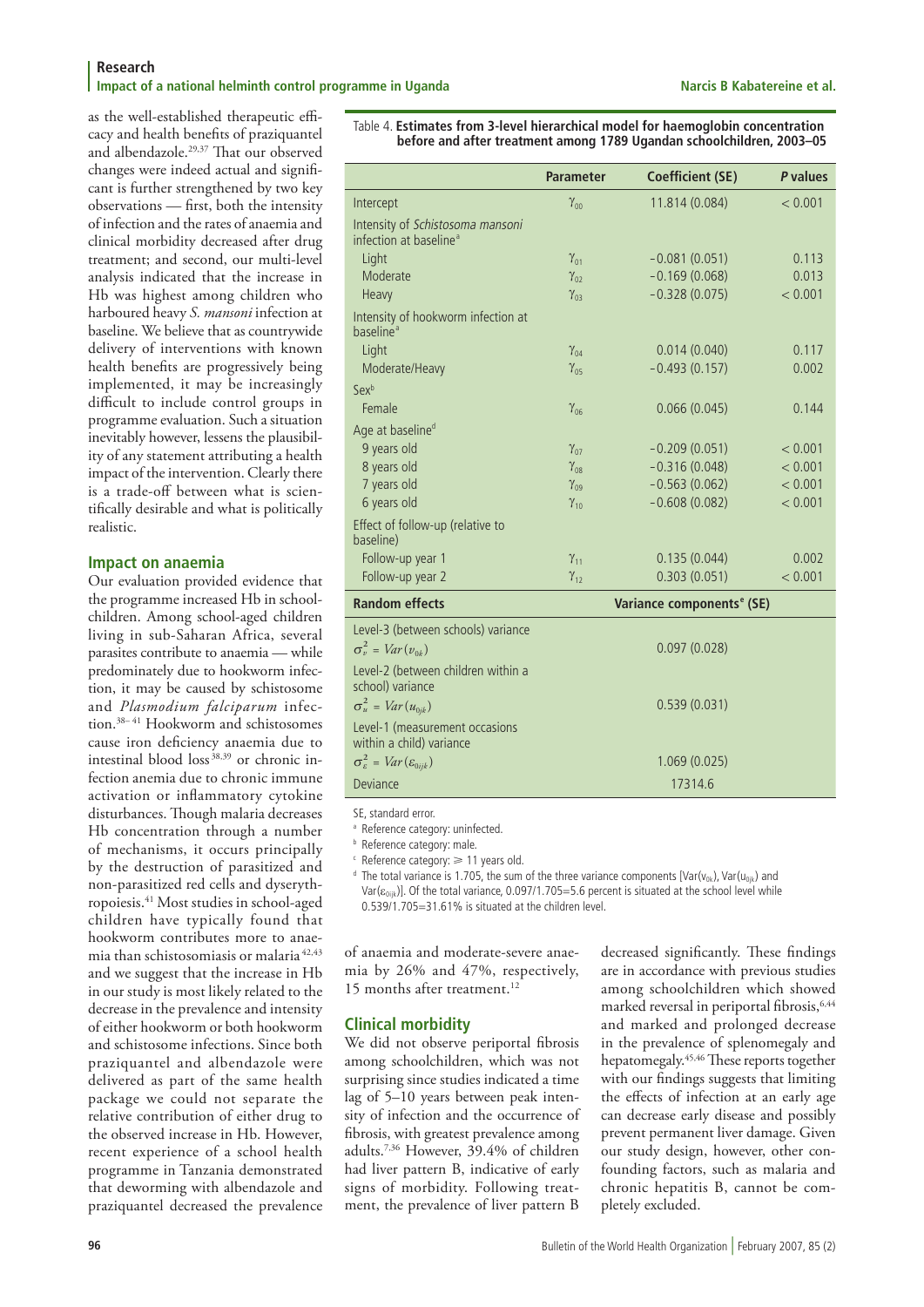# **Conclusions**

We found that large-scale implementation of anthelmintics delivered through the school system can significantly decrease infection and morbidity among Ugandan schoolchildren. The experience of the Uganda national control programmes confirms that the potential of helminth control, previously demonstrated through pilot programmes, 8,12,13 can be realized at realistic geographical scale in sub-Saharan Africa. However, a key challenge for national control programmes outside sub-Saharan Africa has been to sustain initial morbidity gains over time.47, 48 We conclude that the major challenge for the Ugandan programme would be to ensure regular, continued and sustainable large-scale delivery of anthelmintics to achieve and maintain long lasting health benefits.  $\blacksquare$ 

### **Acknowledgements**

We extend sincere thanks to the schoolchildren, teachers and community members who participated in the study and thank the staff of Vector Control Division for their contribution. We gratefully acknowledge the assistance of Professors Christl Donnelly, Mike Kenward and Min Yang on statistical matters.

**Funding:** The Bill and Melinda Gates Foundation provided financial support for the control programme and evaluation. One of the authors, Simon Brooker, is supported by a Wellcome Trust Advanced Training Fellowship (073656).

**Conflict of interest:** None declared.

#### Table 5. **Estimates from 2-level hierarchical model for the change in haemoglobin concentration among 1789 Ugandan schoolchildren, 2003-05**

|                                                                                                                                                                                                                             | <b>Parameter</b> | <b>Coefficient (SE)</b>  | P values |
|-----------------------------------------------------------------------------------------------------------------------------------------------------------------------------------------------------------------------------|------------------|--------------------------|----------|
| Intercept                                                                                                                                                                                                                   | $\gamma_{00}$    | 0.027(0.107)             | 0.800    |
| Intensity of Schistosoma mansoni<br>infection at baseline <sup>a</sup>                                                                                                                                                      |                  |                          |          |
| Light                                                                                                                                                                                                                       | $\gamma_{01}$    | $-0.072(0.092)$          | 0.436    |
| Moderate                                                                                                                                                                                                                    | $\gamma_{02}$    | $-0.032(0.111)$          | 0.774    |
| Heavy                                                                                                                                                                                                                       | $\gamma_{03}$    | 0.250(0.108)             | 0.020    |
| Intensity of hookworm infection at<br>baseline <sup>a</sup>                                                                                                                                                                 |                  |                          |          |
| Light                                                                                                                                                                                                                       | $\gamma_{04}$    | $-0.009(0.066)$          | 0.896    |
| Moderate/Heavy                                                                                                                                                                                                              | $\gamma_{05}$    | 0.245(0.201)             | 0.223    |
| Sexb                                                                                                                                                                                                                        |                  |                          |          |
| Female                                                                                                                                                                                                                      | $\gamma_{06}$    | $-0.021(0.062)$          | 0.734    |
| Age at baseline <sup>c</sup>                                                                                                                                                                                                |                  |                          |          |
| 9 years old                                                                                                                                                                                                                 | $\gamma_{07}$    | 0.014(0.087)             | 0.875    |
| 8 years old                                                                                                                                                                                                                 | $\gamma_{08}$    | $-0.012(0.088)$          | 0.891    |
| 7 years old                                                                                                                                                                                                                 | $\gamma_{09}$    | $-0.106(0.090)$          | 0.240    |
| 6 years old                                                                                                                                                                                                                 | $\gamma_{10}$    | 0.027(0.107)             | 0.800    |
| Anaemia status at baseline <sup>d</sup>                                                                                                                                                                                     |                  |                          |          |
| Anaemic                                                                                                                                                                                                                     | $\gamma_{11}$    | 1.204(0.064)             | < 0.001  |
| <b>Random effects</b>                                                                                                                                                                                                       |                  | Variance components (SE) |          |
| Level-2 (between schools) variance                                                                                                                                                                                          |                  |                          |          |
| $\sigma_u^2 = Var(u_{0ik})$                                                                                                                                                                                                 |                  | 0.105(0.034)             |          |
| Level-1 (between children within a<br>school) variance                                                                                                                                                                      |                  |                          |          |
| $\sigma_{\varepsilon}^2 = Var(\varepsilon_{0ijk})$                                                                                                                                                                          |                  | 1.675(0.057)             |          |
| Deviance                                                                                                                                                                                                                    |                  | 6051.5                   |          |
| SE, standard error.<br><sup>a</sup> Reference category: uninfected.<br><sup>b</sup> Reference category: male.<br><sup>c</sup> Reference category: ≥ 11 years old.<br><sup>d</sup> Reference category: non-anaemic children. |                  |                          |          |

# **Résumé**

# **Impact d'un programme national de lutte contre les helminthes sur les taux d'infestation et de morbidité dues à ces parasites chez des écoliers ougandais**

**Objectif** Nous nous sommes efforcés d'évaluer l'impact sur la santé d'un programme national de lutte contre la schistosomiase et contre les nématodes intestinaux en Ouganda, qui dispense une chimiothérapie antihelminthique en population depuis 2003.

**Méthodes** Nous avons réalisé une enquête longitudinale sur le statut infectieux, le taux d'hémoglobine et la morbidité clinique chez 1871 écoliers, choisis au hasard parmi 37 écoles relevant de 8 districts, répartis à travers l'Ouganda, en mesurant ces paramètres à trois moments différents : avant chimiothérapie, un an après une chimiothérapie massive annuelle et deux ans après ce traitement.

**Résultats** Le traitement massif par le praziquantel et l'albendazole a entraîné une diminution importante de l'intensité de l'infestation par Schistosoma Mansoni : 70 % [intervalle de confiance à 95 %  $(IC) = 66 - 73$  % après un an et 82 % [intervalle de confiance à 95 % (IC) =  $80 - 85$  %] après deux ans de traitement. L'intensité de l'infestation par les ankylostomes a aussi baissé [de 75 % et de 93 % respectivement (valeurs non ajustées)]. On a relevé une hausse importante du taux d'hémoglobine après un an [0,135 g/dl (IC à 95 % = 0,126 - 0,144)] et deux ans  $[0,303 \text{ g/d}]$ (IC à 95 % =  $0,293 - 0,312$ ) de traitement et une diminution notable des signes précoces de morbidité clinique. L'impact de l'intervention sur les concentrations de S. mansoni a été similaire à celui prévu par des modèles de l'impact de la chimiothérapie sur la schistosomiase humaine. C'est chez les enfants anémiques ou fortement infestés par S. mansoni au départ que l'on a relevé les plus fortes améliorations du taux d'hémoglobine.

**Conclusion** Le traitement antihelminthique délivré dans le cadre d'un programme national de lutte contre les helminthes est en mesure de faire baisser les taux d'infestation et de morbidité chez les écoliers et d'améliorer leur taux d'hémoglobine.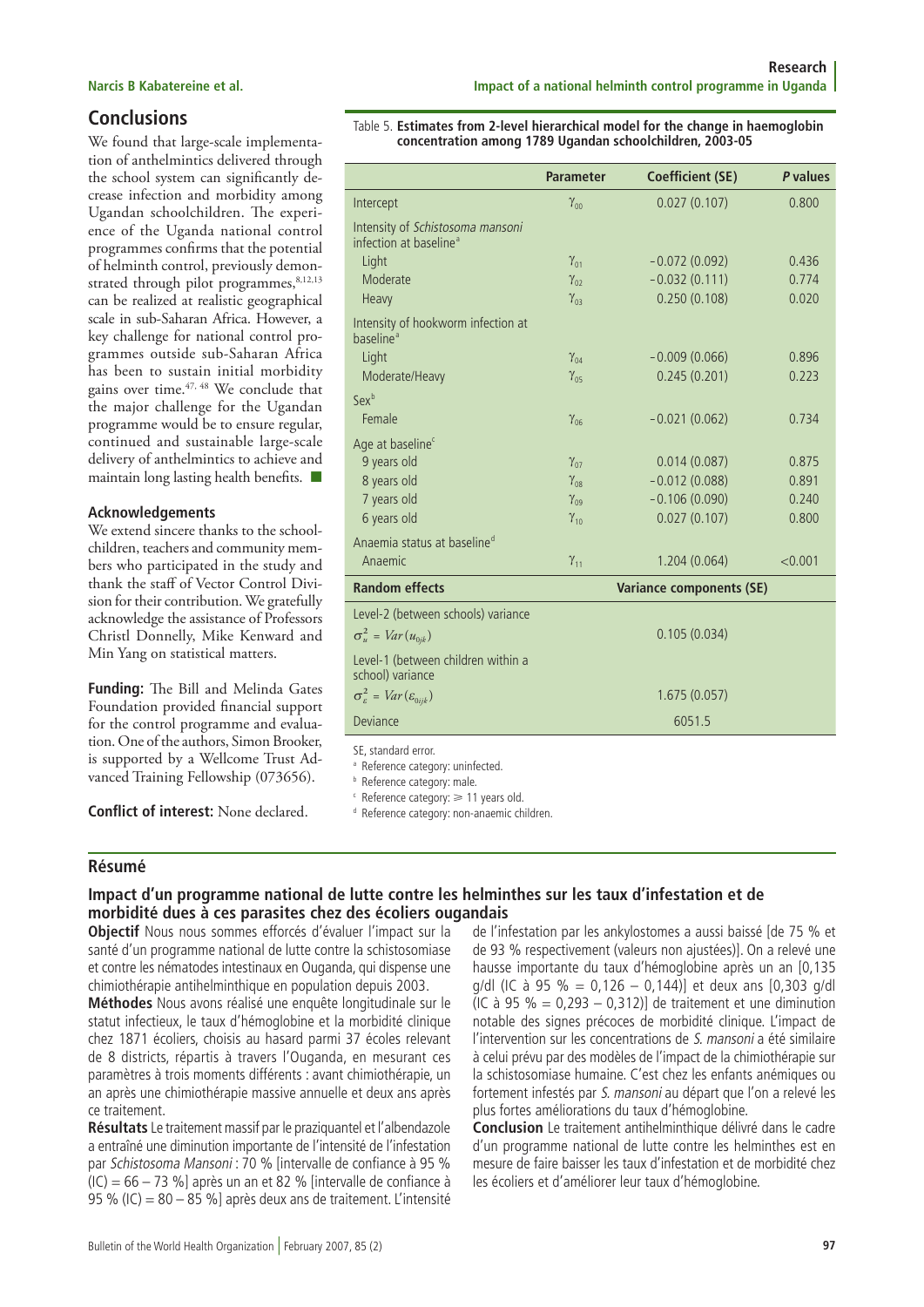### **Resumen**

# **Impacto de un programa nacional de lucha antihelmíntica en la intensidad de la infección y la morbilidad entre escolares de Uganda**

**Objetivo** Decidimos evaluar el impacto sanitario de un programa nacional de control centrado en la esquistosomiasis y las infecciones intestinales por nematodos en Uganda, país que viene proporcionando tratamiento antihelmíntico a nivel poblacional desde 2003.

**Métodos** Realizamos estudios longitudinales sobre la intensidad de la infección, la concentración de hemoglobina y la morbilidad clínica en 1871 escolares seleccionados al azar en 37 escuelas de ocho distritos de Uganda en tres momentos: antes del tratamiento, y al cabo de uno y dos años de la antibioticoterapia masiva anual.

**Resultados** El tratamiento masivo con prazicuantel y albendazol se tradujo en una importante disminución de la intensidad de la infección por Schistosoma mansoni: 70% (intervalo de confianza (IC) del 95%: 66%–73%) al cabo de un año, y 82% (IC95%: 80%–85%) a los dos años de tratamiento. La intensidad de la anquilostomiasis también disminuyó (75% y 93%; cifras no ajustadas). Se produjo un aumento considerable de la concentración de hemoglobina al cabo de un año (0,135 g/dl (IC95%: 0,126–0,144)) y a los dos años (0,303 g/dl (IC95%: 0,293–0,312)) de tratamiento, así como una disminución significativa de los signos de morbilidad clínica precoz. El impacto de la intervención en la prevalencia y la intensidad de la infección por S. mansoni fue similar al proyectado por los modelos matemáticos del impacto de la antibioticoterapia en la esquistosomiasis humana. La concentración de hemoglobina mejoró sobre todo entre los niños que estaban anémicos o que presentaban signos serios de infección por S. mansoni al comienzo del estudio.

**Conclusión** El tratamiento antihelmíntico suministrado en el marco de un programa nacional de control de helmintos permite reducir la intensidad de la infección y la morbilidad entre los escolares y mejorar la concentración de hemoglobina.

وبنسبة 93% بعد سنتين (غير مصحّحة). ولوحظت زيادة مهمة إحصائياً<br>في تركيز الهيموغلوبين بعد سنة من المعالجة (مقدارها 0.135 غ/ديسي لتر)<br>(عند فاصلة الثقة 95%: حيث تراوحت من 0.126 إلى 0.144)، وبعد<br>سنتين من المعالجة (مقدارها 0.30

**ملخص**<br>تأثير **برنامج وطني لمكافحة الديدان الطفيلية على العدوى والمراضة لدى تلاميذ المدارس في أوغندا<br>الهدف: استهدفت هذه الدراسة تقييم الأثر الصحي لبرنامج وطني لمكافحة وبنسبة 93% بعد سنتين (غير الجدار و ال<br>البرنامج مع** 

كبير في كثافة البلهارسية المنسونية، إذ حققت انخفاضاً مقداره 70%<br>(عند فاصلة الثقة 95% حيث تراوح الانخفاض من 66 إلى 73%) بعد<br>سنة من المعالجة، وانخفاضاً مقداره 82% (عند فاصلة الثقة 95%، حيث<br>تراوح الانخفاض من 80 إلى 85%) بعد

# **References**

- 1. Kardaman MW, Amin MA, Fenwick A, Cheesmond AK, Dixon HG. A field trial using praziquantel (BiltricideR) to treat Schistosoma mansoni and Schistosoma haematobium infection in Gezira, Sudan. Ann Trop Med Parasitol 1983;77:297-304.
- 2. Kabatereine NB, Kemijumbi J, Ouma JH, Sturrock RF, Butterworth AE, Madsen H, et al. Efficacy and side effects of praziquantel treatment in a highly endemic Schistosoma mansoni focus at Lake Albert, Uganda. Trans R Soc Trop Med Hyg 2003;97:599-603.
- 3. Raso G, N'Goran EK, Toty A, Luginbuhl A, Adjoua CA, Tian-Bi NT, et al. Efficacy and side effects of praziquantel against Schistosoma mansoni in a community of western Cote d'Ivoire. Trans R Soc Trop Med Hyg 2004;98:18-27.
- 4. Boisier P, Ramarokoto CE, Ravaoalimalala VE, Rabarijaona L, Serieye J, Roux J, et al. Reversibility of Schistosoma mansoni-associated morbidity after yearly mass praziquantel therapy: ultrasonographic assessment. Trans R Soc Trop Med Hyg 1998;92:451-3.
- 5. Frenzel K, Grigull L, Odongo-Aginya E, Ndugwa CM, Loroni-Lakwo T, Schweigmann U, et al. Evidence for a long-term effect of a single dose of praziquantel on Schistosoma mansoni-induced hepatosplenic lesions in northern Uganda. Am J Trop Med Hyg 1999;60:927-31.
- 6. Richter J. The impact of chemotherapy on morbidity due to schistosomiasis. Acta Trop 2003;86:161-83.
- 7. Vennervald BJ, Booth M, Butterworth AE, Kariuki HC, Kadzo H, Ireri E, et al. Regression of hepatosplenomegaly in Kenyan school-aged children after praziquantel treatment and three years of greatly reduced exposure to Schistosoma mansoni. Trans R Soc Trop Med Hyg 2005;99:150-60.
- 8. Warren KS, Bundy DAP, Anderson RM, Davis AR, Henderson DA, Jamison DT, et al. Helminth infection. In: Disease control priorities in developing countries. Jamison DT, Mosley WH, Measham AR, Bobadilla JL, editors. Oxford: Oxford University Press; 1993:131-60.
- 9. The Partnership for Child Development. The cost of large-scale school health programmes which deliver anthelmintics to children in Ghana and Tanzania. Acta Trop 1999;73:183-204.
- 10. The Partnership for Child Development. The health and nutritional status of schoolchildren in Africa: evidence from school-based health programmes in Ghana and Tanzania. Trans R Soc Trop Med Hyg 1998;92:254-61.
- 11. Brooker S, Marriot H, Hall A, Adjei S, Allan E, Maier C, et al. Community perception of school-based delivery of anthelmintics in Ghana and Tanzania. Trop Med Int Health 2001;6:1075-83.